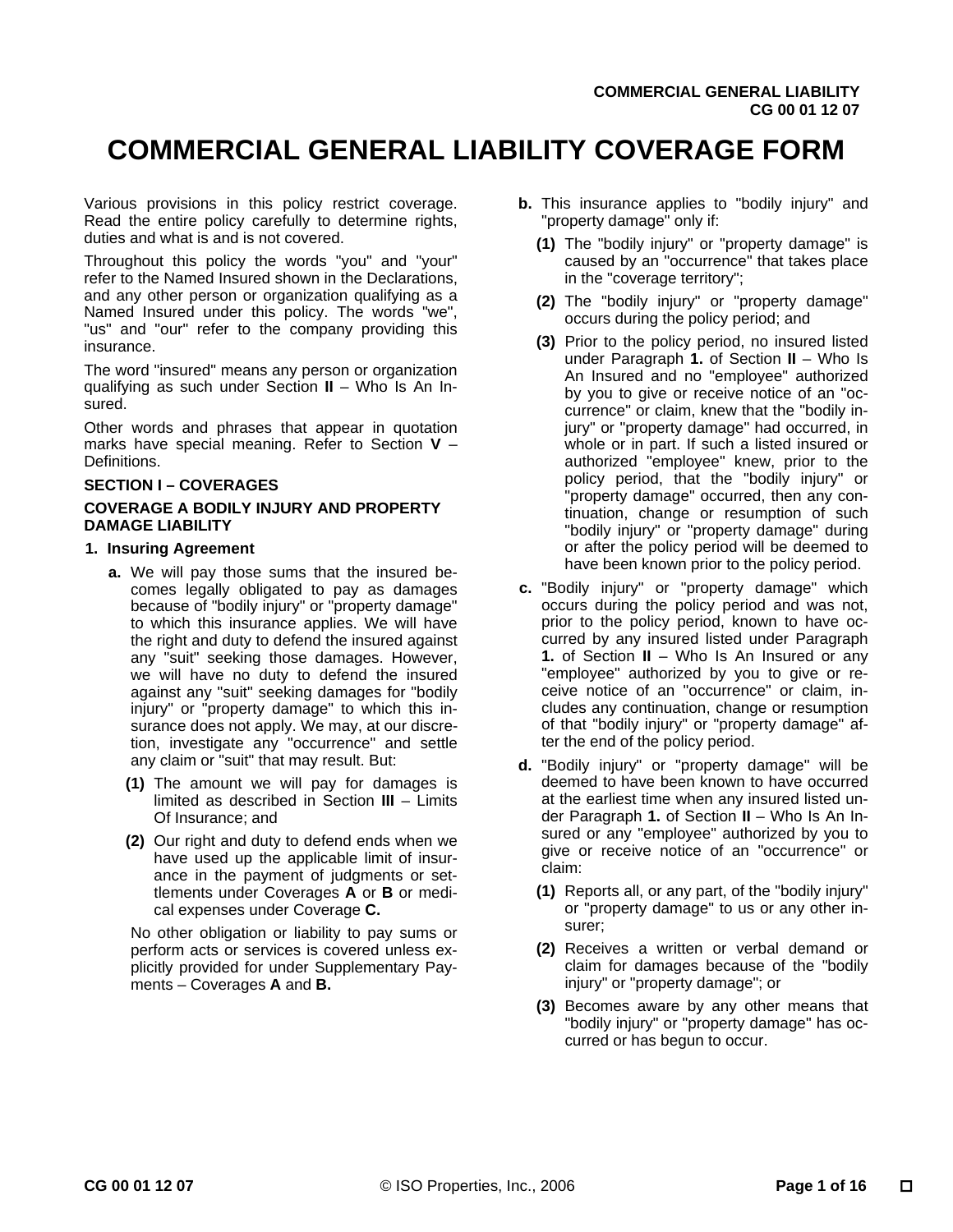**e.** Damages because of "bodily injury" include damages claimed by any person or organization for care, loss of services or death resulting at any time from the "bodily injury".

# **2. Exclusions**

This insurance does not apply to:

# **a. Expected Or Intended Injury**

"Bodily injury" or "property damage" expected or intended from the standpoint of the insured. This exclusion does not apply to "bodily injury" resulting from the use of reasonable force to protect persons or property.

#### **b. Contractual Liability**

"Bodily injury" or "property damage" for which the insured is obligated to pay damages by reason of the assumption of liability in a contract or agreement. This exclusion does not apply to liability for damages:

- **(1)** That the insured would have in the absence of the contract or agreement; or
- **(2)** Assumed in a contract or agreement that is an "insured contract", provided the "bodily injury" or "property damage" occurs subsequent to the execution of the contract or agreement. Solely for the purposes of liability assumed in an "insured contract", reasonable attorney fees and necessary litigation expenses incurred by or for a party other than an insured are deemed to be damages because of "bodily injury" or "property damage", provided:
	- **(a)** Liability to such party for, or for the cost of, that party's defense has also been assumed in the same "insured contract"; and
	- **(b)** Such attorney fees and litigation expenses are for defense of that party against a civil or alternative dispute resolution proceeding in which damages to which this insurance applies are alleged.

# **c. Liquor Liability**

"Bodily injury" or "property damage" for which any insured may be held liable by reason of:

- **(1)** Causing or contributing to the intoxication of any person;
- **(2)** The furnishing of alcoholic beverages to a person under the legal drinking age or under the influence of alcohol; or
- **(3)** Any statute, ordinance or regulation relating to the sale, gift, distribution or use of alcoholic beverages.

This exclusion applies only if you are in the business of manufacturing, distributing, selling, serving or furnishing alcoholic beverages.

# **d. Workers' Compensation And Similar Laws**

Any obligation of the insured under a workers' compensation, disability benefits or unemployment compensation law or any similar law.

# **e. Employer's Liability**

"Bodily injury" to:

- **(1)** An "employee" of the insured arising out of and in the course of:
	- **(a)** Employment by the insured; or
	- **(b)** Performing duties related to the conduct of the insured's business; or
- **(2)** The spouse, child, parent, brother or sister of that "employee" as a consequence of Paragraph **(1)** above.

This exclusion applies whether the insured may be liable as an employer or in any other capacity and to any obligation to share damages with or repay someone else who must pay damages because of the injury.

This exclusion does not apply to liability assumed by the insured under an "insured contract".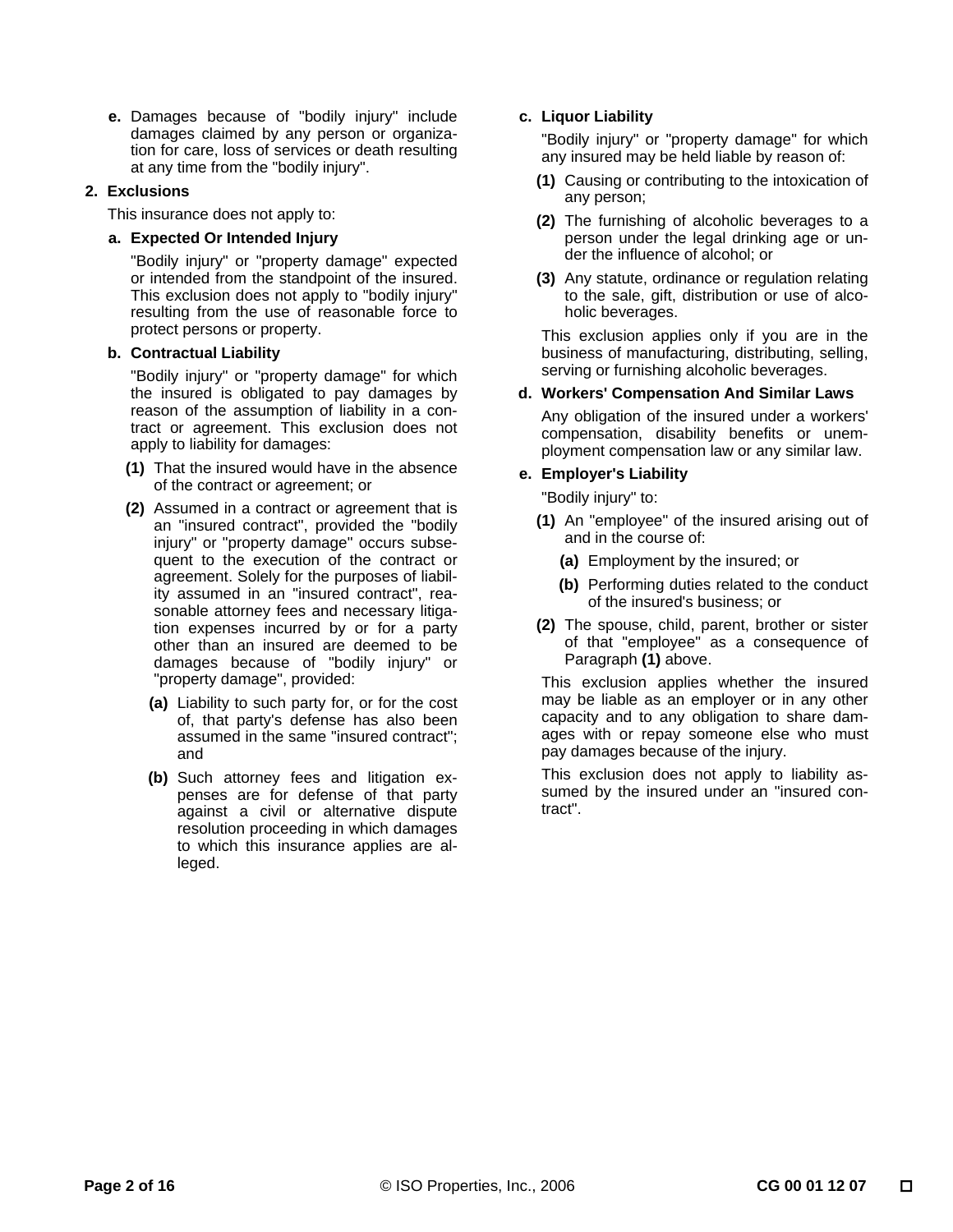# **f. Pollution**

- **(1)** "Bodily injury" or "property damage" arising out of the actual, alleged or threatened discharge, dispersal, seepage, migration, release or escape of "pollutants":
	- **(a)** At or from any premises, site or location which is or was at any time owned or occupied by, or rented or loaned to, any insured. However, this subparagraph does not apply to:
		- **(i)** "Bodily injury" if sustained within a building and caused by smoke, fumes, vapor or soot produced by or originating from equipment that is used to heat, cool or dehumidify the building, or equipment that is used to heat water for personal use, by the building's occupants or their guests;
		- **(ii)** "Bodily injury" or "property damage" for which you may be held liable, if you are a contractor and the owner or lessee of such premises, site or location has been added to your policy as an additional insured with respect to your ongoing operations performed for that additional insured at that premises, site or location and such premises, site or location is not and never was owned or occupied by, or rented or loaned to, any insured, other than that additional insured; or
		- **(iii)** "Bodily injury" or "property damage" arising out of heat, smoke or fumes from a "hostile fire";
	- **(b)** At or from any premises, site or location which is or was at any time used by or for any insured or others for the handling, storage, disposal, processing or treatment of waste;
	- **(c)** Which are or were at any time transported, handled, stored, treated, disposed of, or processed as waste by or for:
		- **(i)** Any insured; or
		- **(ii)** Any person or organization for whom you may be legally responsible; or
- **(d)** At or from any premises, site or location on which any insured or any contractors or subcontractors working directly or indirectly on any insured's behalf are performing operations if the "pollutants" are brought on or to the premises, site or location in connection with such operations by such insured, contractor or subcontractor. However, this subparagraph does not apply to:
	- **(i)** "Bodily injury" or "property damage" arising out of the escape of fuels, lubricants or other operating fluids which are needed to perform the normal electrical, hydraulic or mechanical functions necessary for the operation of "mobile equipment" or its parts, if such fuels, lubricants or other operating fluids escape from a vehicle part designed to hold, store or receive them. This exception does not apply if the "bodily injury" or "property damage" arises out of the intentional discharge, dispersal or release of the fuels, lubricants or other operating fluids, or if such fuels, lubricants or other operating fluids are brought on or to the premises, site or location with the intent that they be discharged, dispersed or released as part of the operations being performed by such insured, contractor or subcontractor;
	- **(ii)** "Bodily injury" or "property damage" sustained within a building and caused by the release of gases, fumes or vapors from materials brought into that building in connection with operations being performed by you or on your behalf by a contractor or subcontractor; or
	- **(iii)** "Bodily injury" or "property damage" arising out of heat, smoke or fumes from a "hostile fire".
- **(e)** At or from any premises, site or location on which any insured or any contractors or subcontractors working directly or indirectly on any insured's behalf are performing operations if the operations are to test for, monitor, clean up, remove, contain, treat, detoxify or neutralize, or in any way respond to, or assess the effects of, "pollutants".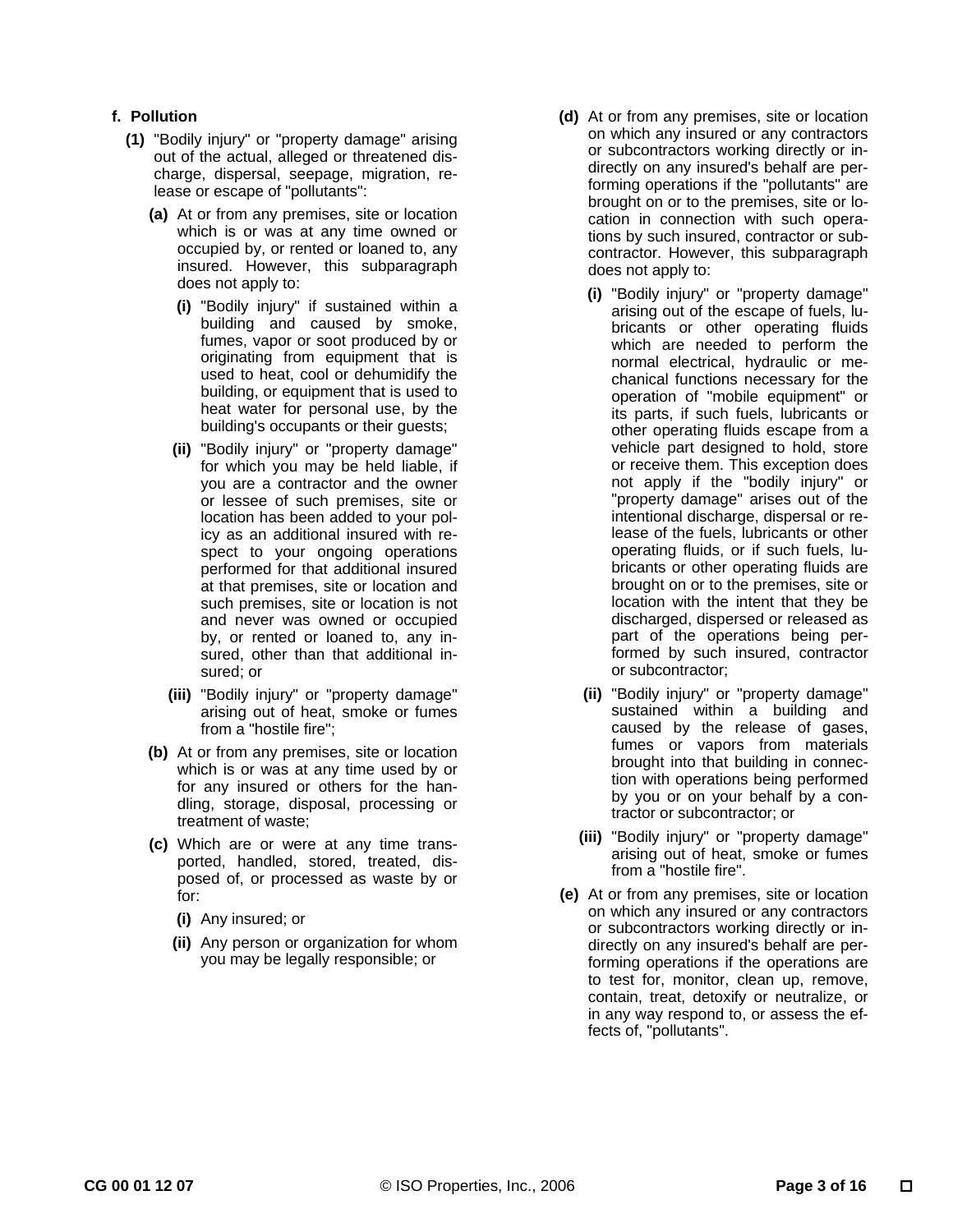- **(2)** Any loss, cost or expense arising out of any:
	- **(a)** Request, demand, order or statutory or regulatory requirement that any insured or others test for, monitor, clean up, remove, contain, treat, detoxify or neutralize, or in any way respond to, or assess the effects of, "pollutants"; or
	- **(b)** Claim or "suit" by or on behalf of a governmental authority for damages because of testing for, monitoring, cleaning up, removing, containing, treating, detoxifying or neutralizing, or in any way responding to, or assessing the effects of, "pollutants".

However, this paragraph does not apply to liability for damages because of "property damage" that the insured would have in the absence of such request, demand, order or statutory or regulatory requirement, or such claim or "suit" by or on behalf of a governmental authority.

# **g. Aircraft, Auto Or Watercraft**

"Bodily injury" or "property damage" arising out of the ownership, maintenance, use or entrustment to others of any aircraft, "auto" or watercraft owned or operated by or rented or loaned to any insured. Use includes operation and "loading or unloading".

This exclusion applies even if the claims against any insured allege negligence or other wrongdoing in the supervision, hiring, employment, training or monitoring of others by that insured, if the "occurrence" which caused the "bodily injury" or "property damage" involved the ownership, maintenance, use or entrustment to others of any aircraft, "auto" or watercraft that is owned or operated by or rented or loaned to any insured.

This exclusion does not apply to:

- **(1)** A watercraft while ashore on premises you own or rent;
- **(2)** A watercraft you do not own that is:
	- **(a)** Less than 26 feet long; and
	- **(b)** Not being used to carry persons or property for a charge;
- **(3)** Parking an "auto" on, or on the ways next to, premises you own or rent, provided the "auto" is not owned by or rented or loaned to you or the insured;
- **(4)** Liability assumed under any "insured contract" for the ownership, maintenance or use of aircraft or watercraft; or
- **(5)** "Bodily injury" or "property damage" arising out of:
	- **(a)** The operation of machinery or equipment that is attached to, or part of, a land vehicle that would qualify under the definition of "mobile equipment" if it were not subject to a compulsory or financial responsibility law or other motor vehicle insurance law in the state where it is licensed or principally garaged; or
	- **(b)** the operation of any of the machinery or equipment listed in Paragraph **f.(2)** or **f.(3)** of the definition of "mobile equipment".

# **h. Mobile Equipment**

"Bodily injury" or "property damage" arising out of:

- **(1)** The transportation of "mobile equipment" by an "auto" owned or operated by or rented or loaned to any insured; or
- **(2)** The use of "mobile equipment" in, or while in practice for, or while being prepared for, any prearranged racing, speed, demolition, or stunting activity.
- **i. War**

"Bodily injury" or "property damage", however caused, arising, directly or indirectly, out of:

- **(1)** War, including undeclared or civil war;
- **(2)** Warlike action by a military force, including action in hindering or defending against an actual or expected attack, by any government, sovereign or other authority using military personnel or other agents; or
- **(3)** Insurrection, rebellion, revolution, usurped power, or action taken by governmental authority in hindering or defending against any of these.

# **j. Damage To Property**

"Property damage" to:

- **(1)** Property you own, rent, or occupy, including any costs or expenses incurred by you, or any other person, organization or entity, for repair, replacement, enhancement, restoration or maintenance of such property for any reason, including prevention of injury to a person or damage to another's property;
- **(2)** Premises you sell, give away or abandon, if the "property damage" arises out of any part of those premises;
- **(3)** Property loaned to you;
- **(4)** Personal property in the care, custody or control of the insured;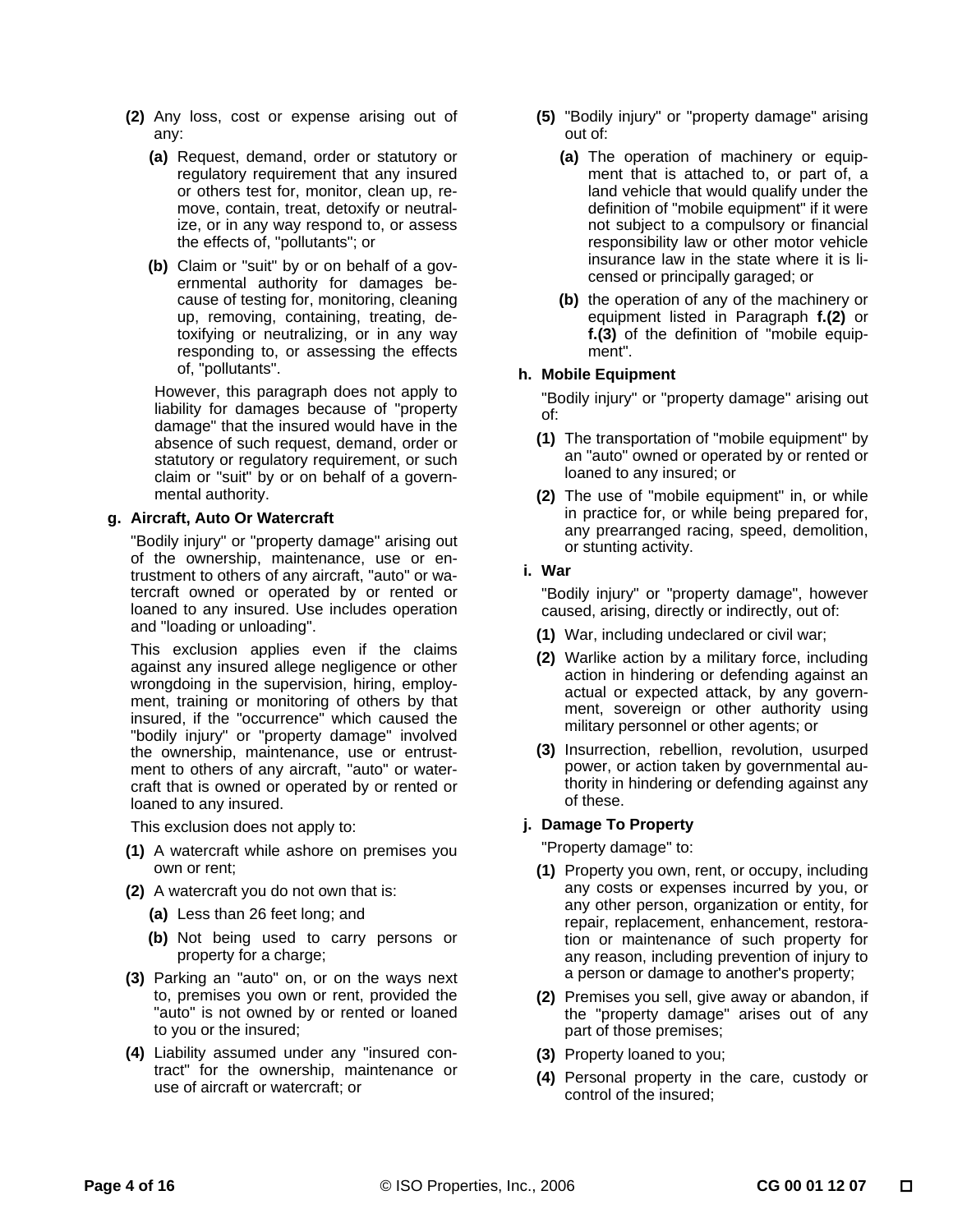- **(5)** That particular part of real property on which you or any contractors or subcontractors working directly or indirectly on your behalf are performing operations, if the "property damage" arises out of those operations; or
- **(6)** That particular part of any property that must be restored, repaired or replaced because "your work" was incorrectly performed on it.

Paragraphs **(1), (3)** and **(4)** of this exclusion do not apply to "property damage" (other than damage by fire) to premises, including the contents of such premises, rented to you for a period of 7 or fewer consecutive days. A separate limit of insurance applies to Damage To Premises Rented To You as described in Section **III** – Limits Of Insurance.

Paragraph **(2)** of this exclusion does not apply if the premises are "your work" and were never occupied, rented or held for rental by you.

Paragraphs **(3), (4), (5)** and **(6)** of this exclusion do not apply to liability assumed under a sidetrack agreement.

Paragraph **(6)** of this exclusion does not apply to "property damage" included in the "productscompleted operations hazard".

# **k. Damage To Your Product**

"Property damage" to "your product" arising out of it or any part of it.

# **l. Damage To Your Work**

"Property damage" to "your work" arising out of it or any part of it and included in the "productscompleted operations hazard".

This exclusion does not apply if the damaged work or the work out of which the damage arises was performed on your behalf by a subcontractor.

#### **m. Damage To Impaired Property Or Property Not Physically Injured**

"Property damage" to "impaired property" or property that has not been physically injured, arising out of:

- **(1)** A defect, deficiency, inadequacy or dangerous condition in "your product" or "your work"; or
- **(2)** A delay or failure by you or anyone acting on your behalf to perform a contract or agreement in accordance with its terms.

This exclusion does not apply to the loss of use of other property arising out of sudden and accidental physical injury to "your product" or "your work" after it has been put to its intended use.

# **n. Recall Of Products, Work Or Impaired Property**

Damages claimed for any loss, cost or expense incurred by you or others for the loss of use, withdrawal, recall, inspection, repair, replacement, adjustment, removal or disposal of:

- **(1)** "Your product";
- **(2)** "Your work"; or
- **(3)** "Impaired property";

if such product, work, or property is withdrawn or recalled from the market or from use by any person or organization because of a known or suspected defect, deficiency, inadequacy or dangerous condition in it.

# **o. Personal And Advertising Injury**

"Bodily injury" arising out of "personal and advertising injury".

# **p. Electronic Data**

Damages arising out of the loss of, loss of use of, damage to, corruption of, inability to access, or inability to manipulate electronic data.

As used in this exclusion, electronic data means information, facts or programs stored as or on, created or used on, or transmitted to or from computer software, including systems and applications software, hard or floppy disks, CD-ROMS, tapes, drives, cells, data processing devices or any other media which are used with electronically controlled equipment.

# **q. Distribution Of Material In Violation Of Statutes**

"Bodily injury" or "property damage" arising directly or indirectly out of any action or omission that violates or is alleged to violate:

- **(1)** The Telephone Consumer Protection Act (TCPA), including any amendment of or addition to such law; or
- **(2)** The CAN-SPAM Act of 2003, including any amendment of or addition to such law; or
- **(3)** Any statute, ordinance or regulation, other than the TCPA or CAN-SPAM Act of 2003, that prohibits or limits the sending, transmitting, communicating or distribution of material or information.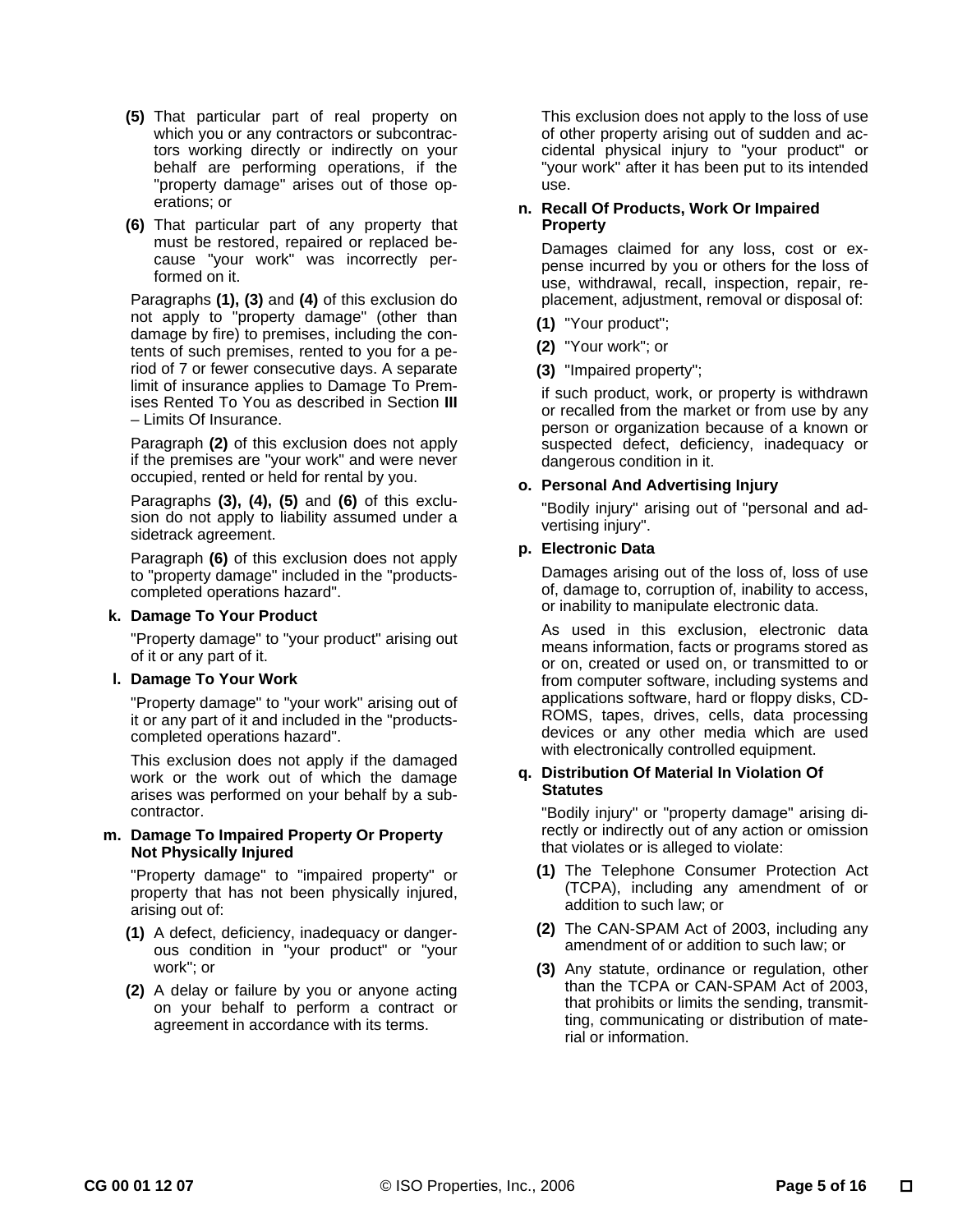Exclusions **c.** through **n.** do not apply to damage by fire to premises while rented to you or temporarily occupied by you with permission of the owner. A separate limit of insurance applies to this coverage as described in Section **III** – Limits Of Insurance.

# **COVERAGE B PERSONAL AND ADVERTISING INJURY LIABILITY**

#### **1. Insuring Agreement**

- **a.** We will pay those sums that the insured becomes legally obligated to pay as damages because of "personal and advertising injury" to which this insurance applies. We will have the right and duty to defend the insured against any "suit" seeking those damages. However, we will have no duty to defend the insured against any "suit" seeking damages for "personal and advertising injury" to which this insurance does not apply. We may, at our discretion, investigate any offense and settle any claim or "suit" that may result. But:
	- **(1)** The amount we will pay for damages is limited as described in Section **III** – Limits Of Insurance; and
	- **(2)** Our right and duty to defend end when we have used up the applicable limit of insurance in the payment of judgments or settlements under Coverages **A** or **B** or medical expenses under Coverage **C.**

No other obligation or liability to pay sums or perform acts or services is covered unless explicitly provided for under Supplementary Payments – Coverages **A** and **B.**

 **b.** This insurance applies to "personal and advertising injury" caused by an offense arising out of your business but only if the offense was committed in the "coverage territory" during the policy period.

# **2. Exclusions**

This insurance does not apply to:

# **a. Knowing Violation Of Rights Of Another**

"Personal and advertising injury" caused by or at the direction of the insured with the knowledge that the act would violate the rights of another and would inflict "personal and advertising injury".

# **b. Material Published With Knowledge Of Falsity**

"Personal and advertising injury" arising out of oral or written publication of material, if done by or at the direction of the insured with knowledge of its falsity.

# **c. Material Published Prior To Policy Period**

"Personal and advertising injury" arising out of oral or written publication of material whose first publication took place before the beginning of the policy period.

# **d. Criminal Acts**

"Personal and advertising injury" arising out of a criminal act committed by or at the direction of the insured.

# **e. Contractual Liability**

"Personal and advertising injury" for which the insured has assumed liability in a contract or agreement. This exclusion does not apply to liability for damages that the insured would have in the absence of the contract or agreement.

# **f. Breach Of Contract**

"Personal and advertising injury" arising out of a breach of contract, except an implied contract to use another's advertising idea in your "advertisement".

# **g. Quality Or Performance Of Goods – Failure To Conform To Statements**

"Personal and advertising injury" arising out of the failure of goods, products or services to conform with any statement of quality or performance made in your "advertisement".

# **h. Wrong Description Of Prices**

"Personal and advertising injury" arising out of the wrong description of the price of goods, products or services stated in your "advertisement".

#### **i. Infringement Of Copyright, Patent, Trademark Or Trade Secret**

"Personal and advertising injury" arising out of the infringement of copyright, patent, trademark, trade secret or other intellectual property rights. Under this exclusion, such other intellectual property rights do not include the use of another's advertising idea in your "advertisement".

However, this exclusion does not apply to infringement, in your "advertisement", of copyright, trade dress or slogan.

# **j. Insureds In Media And Internet Type Businesses**

"Personal and advertising injury" committed by an insured whose business is:

- **(1)** Advertising, broadcasting, publishing or telecasting;
- **(2)** Designing or determining content of websites for others; or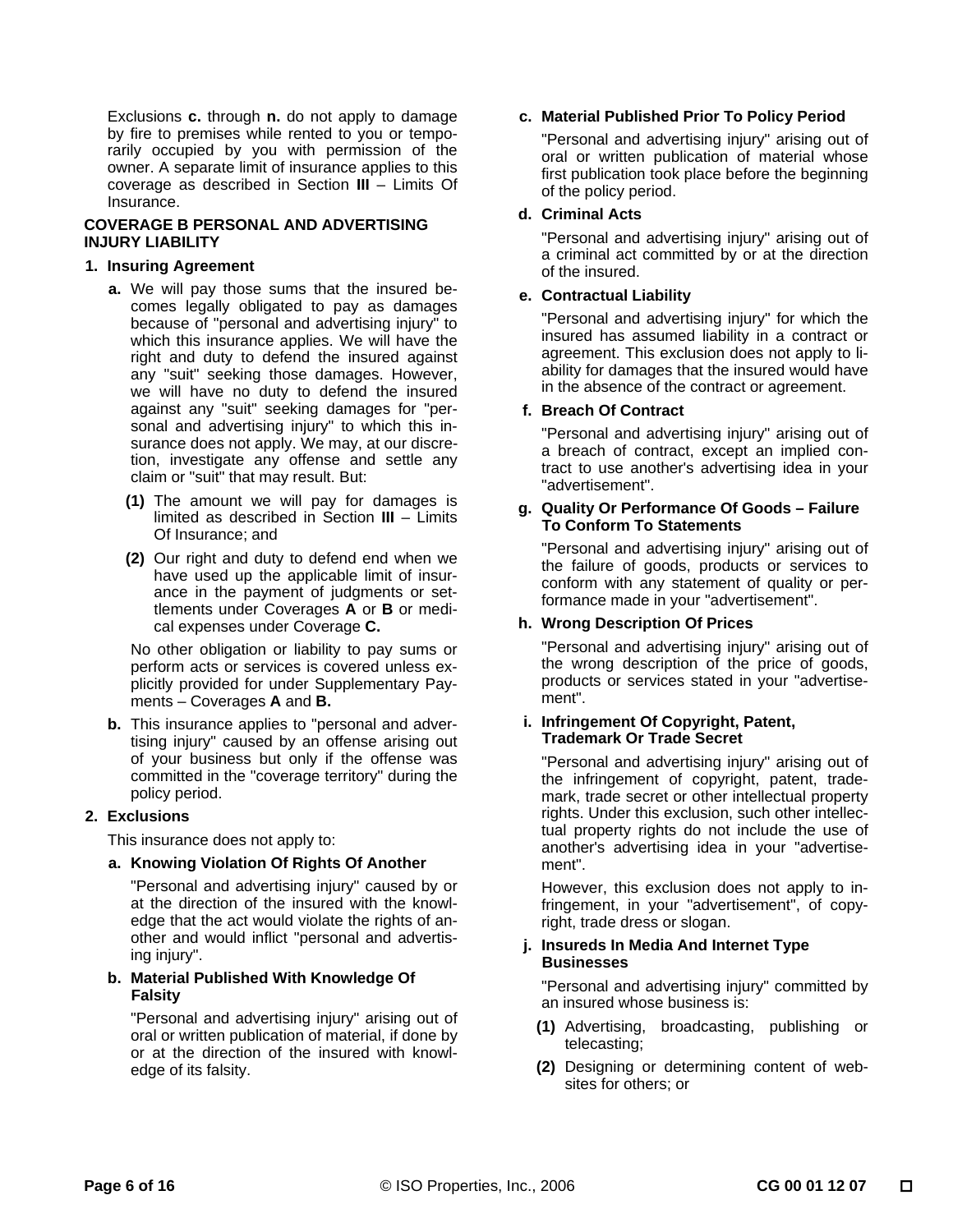**(3)** An Internet search, access, content or service provider.

However, this exclusion does not apply to Paragraphs **14.a., b.** and **c.** of "personal and advertising injury" under the Definitions Section.

For the purposes of this exclusion, the placing of frames, borders or links, or advertising, for you or others anywhere on the Internet, is not by itself, considered the business of advertising, broadcasting, publishing or telecasting.

#### **k. Electronic Chatrooms Or Bulletin Boards**

"Personal and advertising injury" arising out of an electronic chatroom or bulletin board the insured hosts, owns, or over which the insured exercises control.

#### **l. Unauthorized Use Of Another's Name Or Product**

"Personal and advertising injury" arising out of the unauthorized use of another's name or product in your e-mail address, domain name or metatag, or any other similar tactics to mislead another's potential customers.

#### **m. Pollution**

"Personal and advertising injury" arising out of the actual, alleged or threatened discharge, dispersal, seepage, migration, release or escape of "pollutants" at any time.

# **n. Pollution-Related**

Any loss, cost or expense arising out of any:

- **(1)** Request, demand, order or statutory or regulatory requirement that any insured or others test for, monitor, clean up, remove, contain, treat, detoxify or neutralize, or in any way respond to, or assess the effects of, "pollutants"; or
- **(2)** Claim or suit by or on behalf of a governmental authority for damages because of testing for, monitoring, cleaning up, removing, containing, treating, detoxifying or neutralizing, or in any way responding to, or assessing the effects of, "pollutants".

# **o. War**

"Personal and advertising injury", however caused, arising, directly or indirectly, out of:

- **(1)** War, including undeclared or civil war;
- **(2)** Warlike action by a military force, including action in hindering or defending against an actual or expected attack, by any government, sovereign or other authority using military personnel or other agents; or

 **(3)** Insurrection, rebellion, revolution, usurped power, or action taken by governmental authority in hindering or defending against any of these.

#### **p. Distribution Of Material In Violation Of Statutes**

"Personal and advertising injury" arising directly or indirectly out of any action or omission that violates or is alleged to violate:

- **(1)** The Telephone Consumer Protection Act (TCPA), including any amendment of or addition to such law; or
- **(2)** The CAN-SPAM Act of 2003, including any amendment of or addition to such law; or
- **(3)** Any statute, ordinance or regulation, other than the TCPA or CAN-SPAM Act of 2003, that prohibits or limits the sending, transmitting, communicating or distribution of material or information.

# **COVERAGE C MEDICAL PAYMENTS**

# **1. Insuring Agreement**

- **a.** We will pay medical expenses as described below for "bodily injury" caused by an accident:
	- **(1)** On premises you own or rent;
	- **(2)** On ways next to premises you own or rent; or
	- **(3)** Because of your operations;

# provided that:

- **(a)** The accident takes place in the "coverage territory" and during the policy period;
- **(b)** The expenses are incurred and reported to us within one year of the date of the accident; and
- **(c)** The injured person submits to examination, at our expense, by physicians of our choice as often as we reasonably require.
- **b.** We will make these payments regardless of fault. These payments will not exceed the applicable limit of insurance. We will pay reasonable expenses for:
	- **(1)** First aid administered at the time of an accident;
	- **(2)** Necessary medical, surgical, x-ray and dental services, including prosthetic devices; and
	- **(3)** Necessary ambulance, hospital, professional nursing and funeral services.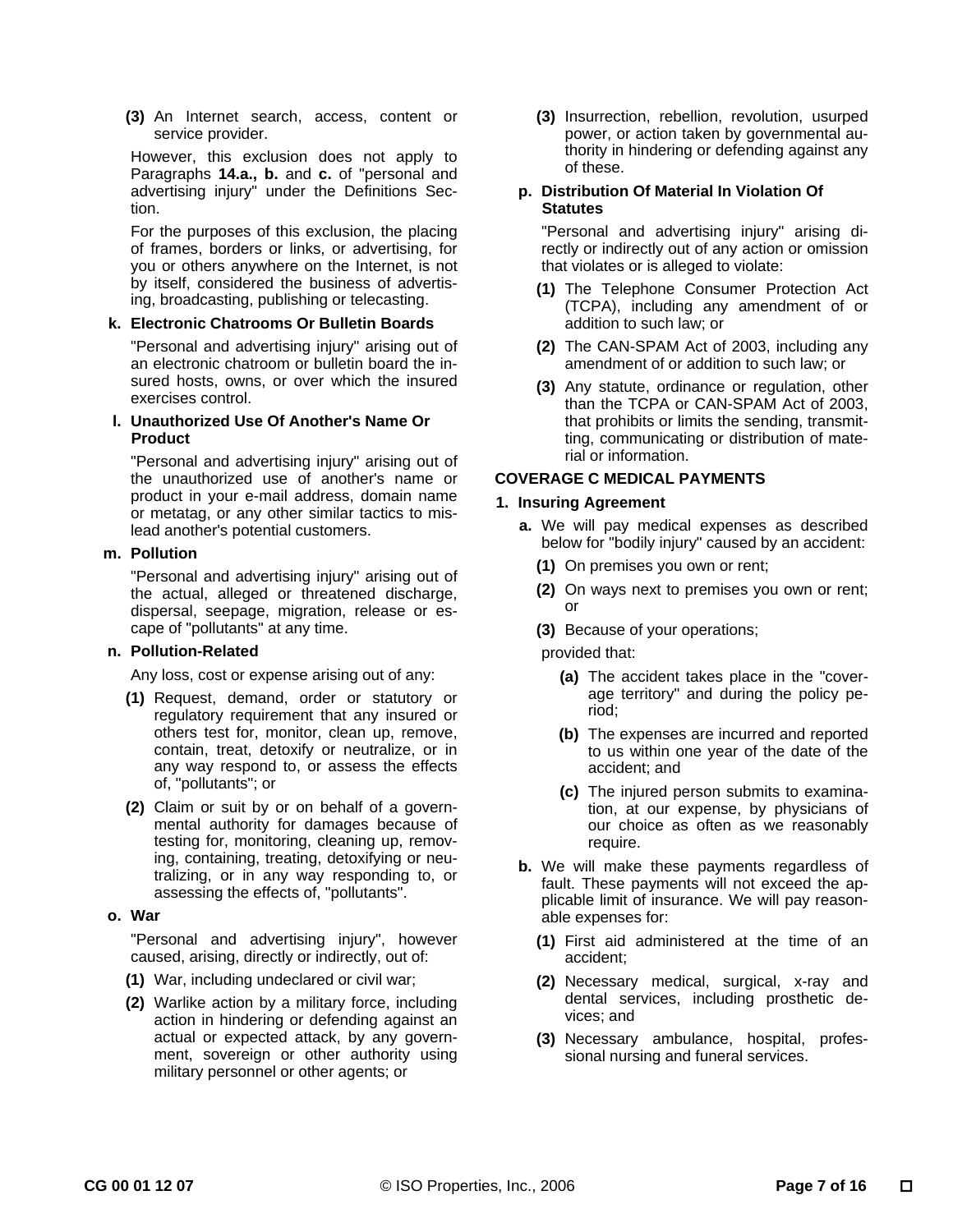# **2. Exclusions**

We will not pay expenses for "bodily injury":

# **a. Any Insured**

To any insured, except "volunteer workers".

# **b. Hired Person**

To a person hired to do work for or on behalf of any insured or a tenant of any insured.

# **c. Injury On Normally Occupied Premises**

To a person injured on that part of premises you own or rent that the person normally occupies.

# **d. Workers Compensation And Similar Laws**

To a person, whether or not an "employee" of any insured, if benefits for the "bodily injury" are payable or must be provided under a workers' compensation or disability benefits law or a similar law.

# **e. Athletics Activities**

To a person injured while practicing, instructing or participating in any physical exercises or games, sports, or athletic contests.

# **f. Products-Completed Operations Hazard**

Included within the "products-completed operations hazard".

 **g. Coverage A Exclusions** 

Excluded under Coverage **A.** 

# **SUPPLEMENTARY PAYMENTS – COVERAGES A AND B**

- **1.** We will pay, with respect to any claim we investigate or settle, or any "suit" against an insured we defend:
	- **a.** All expenses we incur.
	- **b.** Up to \$250 for cost of bail bonds required because of accidents or traffic law violations arising out of the use of any vehicle to which the Bodily Injury Liability Coverage applies. We do not have to furnish these bonds.
	- **c.** The cost of bonds to release attachments, but only for bond amounts within the applicable limit of insurance. We do not have to furnish these bonds.
	- **d.** All reasonable expenses incurred by the insured at our request to assist us in the investigation or defense of the claim or "suit", including actual loss of earnings up to \$250 a day because of time off from work.
	- **e.** All court costs taxed against the insured in the "suit". However, these payments do not include attorneys' fees or attorneys' expenses taxed against the insured.
- **f.** Prejudgment interest awarded against the insured on that part of the judgment we pay. If we make an offer to pay the applicable limit of insurance, we will not pay any prejudgment interest based on that period of time after the offer.
- **g.** All interest on the full amount of any judgment that accrues after entry of the judgment and before we have paid, offered to pay, or deposited in court the part of the judgment that is within the applicable limit of insurance.

These payments will not reduce the limits of insurance.

- **2.** If we defend an insured against a "suit" and an indemnitee of the insured is also named as a party to the "suit", we will defend that indemnitee if all of the following conditions are met:
	- **a.** The "suit" against the indemnitee seeks damages for which the insured has assumed the liability of the indemnitee in a contract or agreement that is an "insured contract";
	- **b.** This insurance applies to such liability assumed by the insured;
	- **c.** The obligation to defend, or the cost of the defense of, that indemnitee, has also been assumed by the insured in the same "insured contract";
	- **d.** The allegations in the "suit" and the information we know about the "occurrence" are such that no conflict appears to exist between the interests of the insured and the interests of the indemnitee;
	- **e.** The indemnitee and the insured ask us to conduct and control the defense of that indemnitee against such "suit" and agree that we can assign the same counsel to defend the insured and the indemnitee; and
	- **f.** The indemnitee:
		- **(1)** Agrees in writing to:
			- **(a)** Cooperate with us in the investigation, settlement or defense of the "suit";
			- **(b)** Immediately send us copies of any demands, notices, summonses or legal papers received in connection with the "suit";
			- **(c)** Notify any other insurer whose coverage is available to the indemnitee; and
			- **(d)** Cooperate with us with respect to coordinating other applicable insurance available to the indemnitee; and
		- **(2)** Provides us with written authorization to:
			- **(a)** Obtain records and other information related to the "suit"; and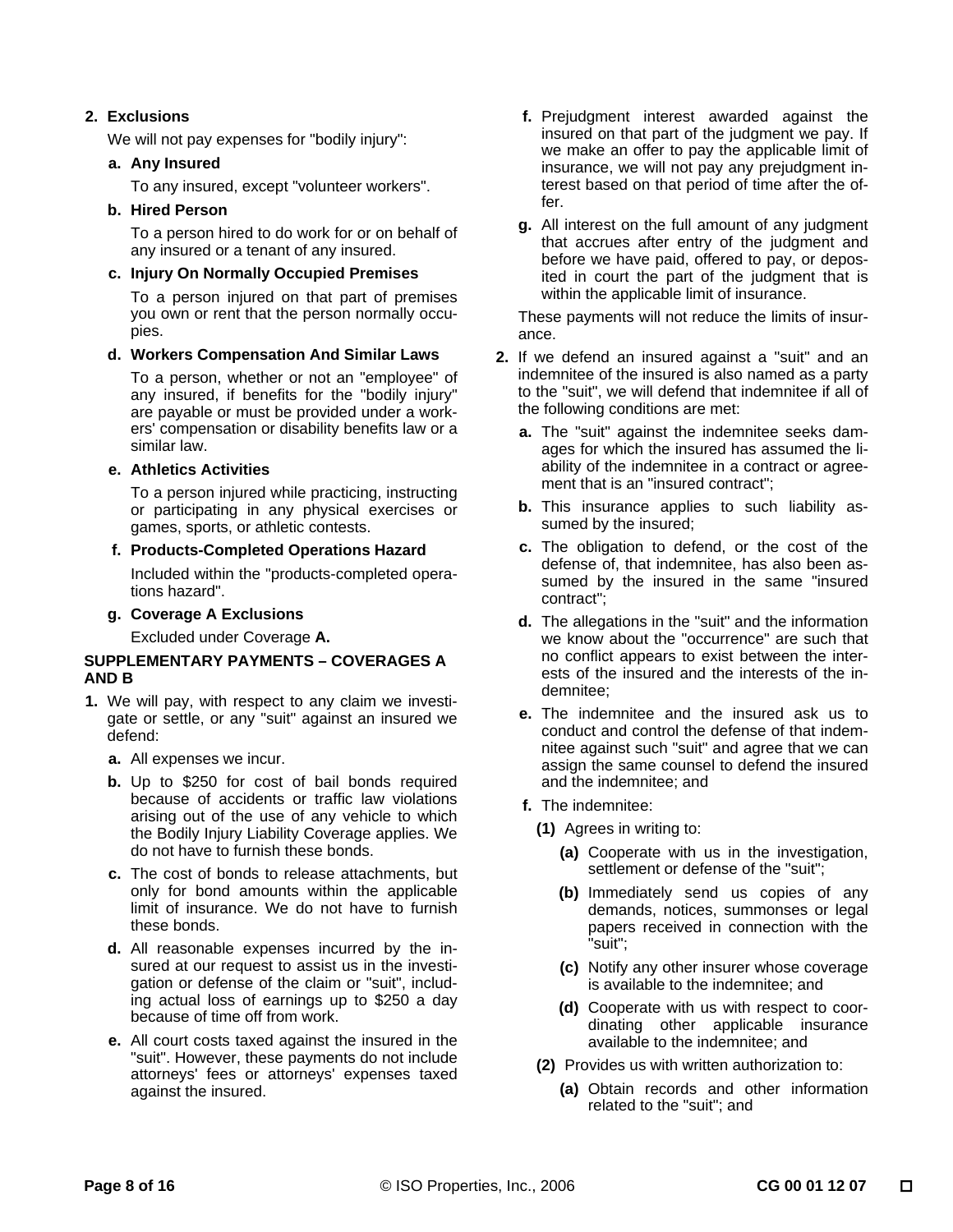**(b)** Conduct and control the defense of the indemnitee in such "suit".

So long as the above conditions are met, attorneys' fees incurred by us in the defense of that indemnitee, necessary litigation expenses incurred by us and necessary litigation expenses incurred by the indemnitee at our request will be paid as Supplementary Payments. Notwithstanding the provisions of Paragraph **2.b.(2)** of Section **I** – Coverage **A** – Bodily Injury And Property Damage Liability, such payments will not be deemed to be damages for "bodily injury" and "property damage" and will not reduce the limits of insurance.

Our obligation to defend an insured's indemnitee and to pay for attorneys' fees and necessary litigation expenses as Supplementary Payments ends when we have used up the applicable limit of insurance in the payment of judgments or settlements or the conditions set forth above, or the terms of the agreement described in Paragraph **f.** above, are no longer met.

# **SECTION II – WHO IS AN INSURED**

- **1.** If you are designated in the Declarations as:
	- **a.** An individual, you and your spouse are insureds, but only with respect to the conduct of a business of which you are the sole owner.
	- **b.** A partnership or joint venture, you are an insured. Your members, your partners, and their spouses are also insureds, but only with respect to the conduct of your business.
	- **c.** A limited liability company, you are an insured. Your members are also insureds, but only with respect to the conduct of your business. Your managers are insureds, but only with respect to their duties as your managers.
	- **d.** An organization other than a partnership, joint venture or limited liability company, you are an insured. Your "executive officers" and directors are insureds, but only with respect to their duties as your officers or directors. Your stockholders are also insureds, but only with respect to their liability as stockholders.
	- **e.** A trust, you are an insured. Your trustees are also insureds, but only with respect to their duties as trustees.
- **2.** Each of the following is also an insured:
	- **a.** Your "volunteer workers" only while performing duties related to the conduct of your business, or your "employees", other than either your "executive officers" (if you are an organization other than a partnership, joint venture or limited liability company) or your managers (if you are a limited liability company), but only for acts within the scope of their employment by you or while performing duties related to the conduct of your business. However, none of these "employees" or "volunteer workers" are insureds for:
		- **(1)** "Bodily injury" or "personal and advertising injury":
			- **(a)** To you, to your partners or members (if you are a partnership or joint venture), to your members (if you are a limited liability company), to a co-"employee" while in the course of his or her employment or performing duties related to the conduct of your business, or to your other "volunteer workers" while performing duties related to the conduct of your business;
			- **(b)** To the spouse, child, parent, brother or sister of that co-"employee" or "volunteer worker" as a consequence of Paragraph **(1)(a)** above;
			- **(c)** For which there is any obligation to share damages with or repay someone else who must pay damages because of the injury described in Paragraphs **(1)(a)** or **(b)** above; or
			- **(d)** Arising out of his or her providing or failing to provide professional health care services.
		- **(2)** "Property damage" to property:
			- **(a)** Owned, occupied or used by,
			- **(b)** Rented to, in the care, custody or control of, or over which physical control is being exercised for any purpose by

you, any of your "employees", "volunteer workers", any partner or member (if you are a partnership or joint venture), or any member (if you are a limited liability company).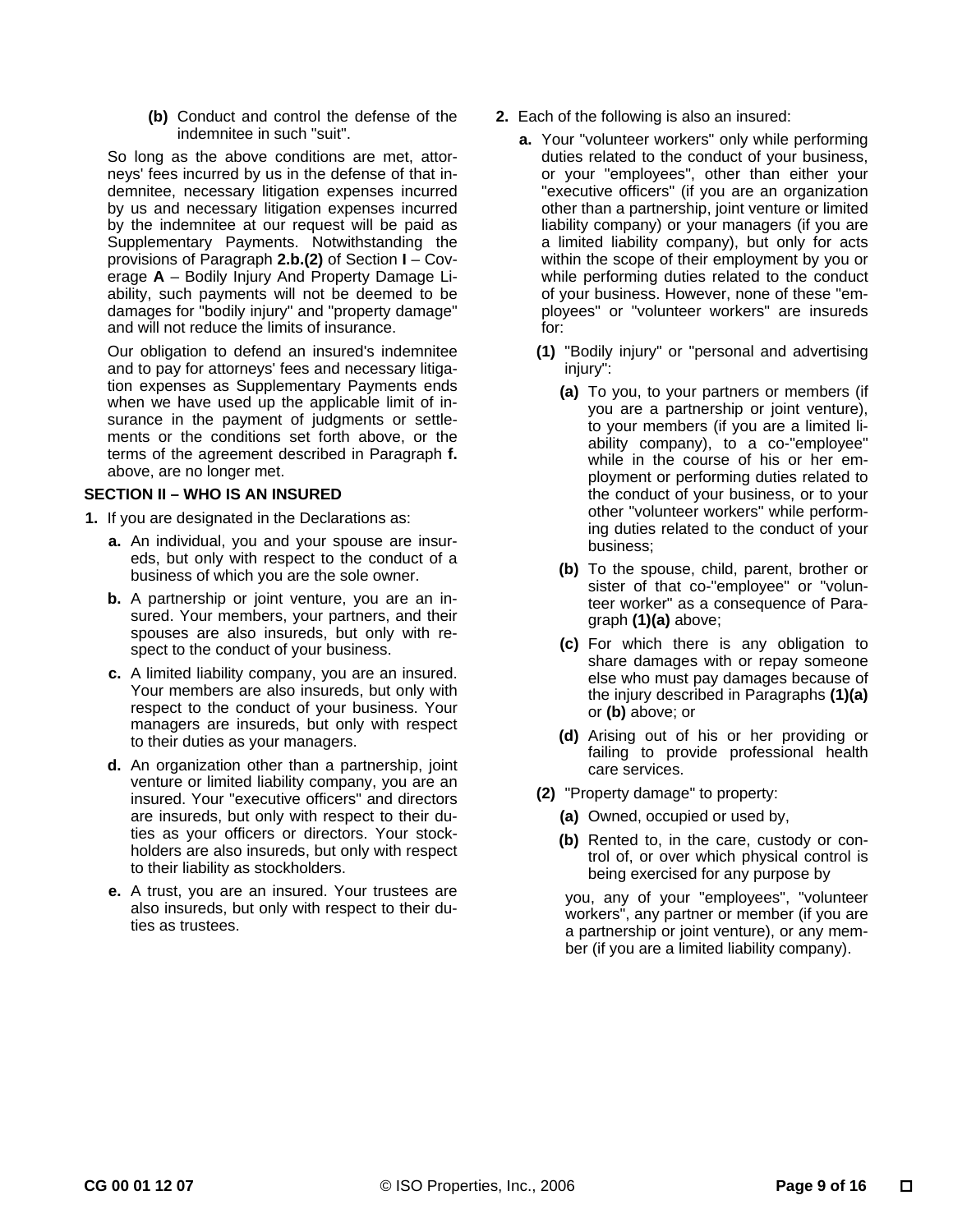- **b.** Any person (other than your "employee" or "volunteer worker"), or any organization while acting as your real estate manager.
- **c.** Any person or organization having proper temporary custody of your property if you die, but only:
	- **(1)** With respect to liability arising out of the maintenance or use of that property; and
	- **(2)** Until your legal representative has been appointed.
- **d.** Your legal representative if you die, but only with respect to duties as such. That representative will have all your rights and duties under this Coverage Part.
- **3.** Any organization you newly acquire or form, other than a partnership, joint venture or limited liability company, and over which you maintain ownership or majority interest, will qualify as a Named Insured if there is no other similar insurance available to that organization. However:
	- **a.** Coverage under this provision is afforded only until the 90th day after you acquire or form the organization or the end of the policy period, whichever is earlier;
	- **b.** Coverage **A** does not apply to "bodily injury" or "property damage" that occurred before you acquired or formed the organization; and
	- **c.** Coverage **B** does not apply to "personal and advertising injury" arising out of an offense committed before you acquired or formed the organization.

No person or organization is an insured with respect to the conduct of any current or past partnership, joint venture or limited liability company that is not shown as a Named Insured in the Declarations.

# **SECTION III – LIMITS OF INSURANCE**

- **1.** The Limits of Insurance shown in the Declarations and the rules below fix the most we will pay regardless of the number of:
	- **a.** Insureds;
	- **b.** Claims made or "suits" brought; or
	- **c.** Persons or organizations making claims or bringing "suits".
- **2.** The General Aggregate Limit is the most we will pay for the sum of:
	- **a.** Medical expenses under Coverage **C;**
	- **b.** Damages under Coverage **A,** except damages because of "bodily injury" or "property damage" included in the "products-completed operations hazard"; and
	- **c.** Damages under Coverage **B.**
- **3.** The Products-Completed Operations Aggregate Limit is the most we will pay under Coverage **A** for damages because of "bodily injury" and "property damage" included in the "products-completed operations hazard".
- **4.** Subject to Paragraph **2.** above, the Personal and Advertising Injury Limit is the most we will pay under Coverage **B** for the sum of all damages because of all "personal and advertising injury" sustained by any one person or organization.
- **5.** Subject to Paragraph **2.** or **3.** above, whichever applies, the Each Occurrence Limit is the most we will pay for the sum of:
	- **a.** Damages under Coverage **A;** and
	- **b.** Medical expenses under Coverage **C**

because of all "bodily injury" and "property damage" arising out of any one "occurrence".

- **6.** Subject to Paragraph **5.** above, the Damage To Premises Rented To You Limit is the most we will pay under Coverage **A** for damages because of "property damage" to any one premises, while rented to you, or in the case of damage by fire, while rented to you or temporarily occupied by you with permission of the owner.
- **7.** Subject to Paragraph **5.** above, the Medical Expense Limit is the most we will pay under Coverage **C** for all medical expenses because of "bodily injury" sustained by any one person.

The Limits of Insurance of this Coverage Part apply separately to each consecutive annual period and to any remaining period of less than 12 months, starting with the beginning of the policy period shown in the Declarations, unless the policy period is extended after issuance for an additional period of less than 12 months. In that case, the additional period will be deemed part of the last preceding period for purposes of determining the Limits of Insurance.

# **SECTION IV – COMMERCIAL GENERAL LIABILITY CONDITIONS**

# **1. Bankruptcy**

Bankruptcy or insolvency of the insured or of the insured's estate will not relieve us of our obligations under this Coverage Part.

#### **2. Duties In The Event Of Occurrence, Offense, Claim Or Suit**

- **a.** You must see to it that we are notified as soon as practicable of an "occurrence" or an offense which may result in a claim. To the extent possible, notice should include:
	- **(1)** How, when and where the "occurrence" or offense took place;
	- **(2)** The names and addresses of any injured persons and witnesses; and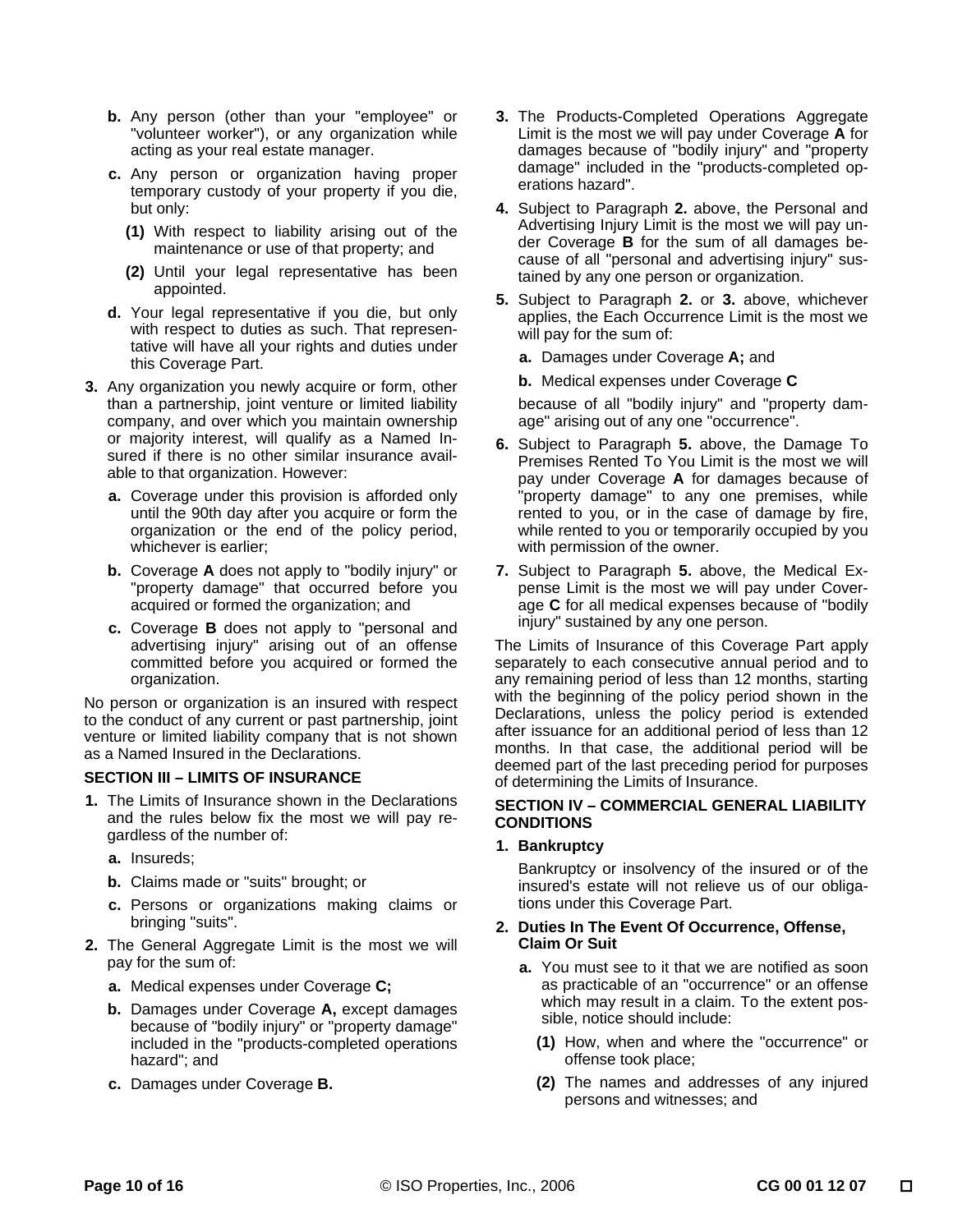- **(3)** The nature and location of any injury or damage arising out of the "occurrence" or offense.
- **b.** If a claim is made or "suit" is brought against any insured, you must:
	- **(1)** Immediately record the specifics of the claim or "suit" and the date received; and
	- **(2)** Notify us as soon as practicable.

You must see to it that we receive written notice of the claim or "suit" as soon as practicable.

- **c.** You and any other involved insured must:
	- **(1)** Immediately send us copies of any demands, notices, summonses or legal papers received in connection with the claim or "suit";
	- **(2)** Authorize us to obtain records and other information;
	- **(3)** Cooperate with us in the investigation or settlement of the claim or defense against the "suit"; and
	- **(4)** Assist us, upon our request, in the enforcement of any right against any person or organization which may be liable to the insured because of injury or damage to which this insurance may also apply.
- **d.** No insured will, except at that insured's own cost, voluntarily make a payment, assume any obligation, or incur any expense, other than for first aid, without our consent.

# **3. Legal Action Against Us**

No person or organization has a right under this Coverage Part:

- **a.** To join us as a party or otherwise bring us into a "suit" asking for damages from an insured; or
- **b.** To sue us on this Coverage Part unless all of its terms have been fully complied with.

A person or organization may sue us to recover on an agreed settlement or on a final judgment against an insured; but we will not be liable for damages that are not payable under the terms of this Coverage Part or that are in excess of the applicable limit of insurance. An agreed settlement means a settlement and release of liability signed by us, the insured and the claimant or the claimant's legal representative.

# **4. Other Insurance**

If other valid and collectible insurance is available to the insured for a loss we cover under Coverages **A** or **B** of this Coverage Part, our obligations are limited as follows:

# **a. Primary Insurance**

This insurance is primary except when Paragraph **b.** below applies. If this insurance is primary, our obligations are not affected unless any of the other insurance is also primary. Then, we will share with all that other insurance by the method described in Paragraph **c.** below.

# **b. Excess Insurance**

- **(1)** This insurance is excess over:
	- **(a)** Any of the other insurance, whether primary, excess, contingent or on any other basis:
		- **(i)** That is Fire, Extended Coverage, Builder's Risk, Installation Risk or similar coverage for "your work";
		- **(ii)** That is Fire insurance for premises rented to you or temporarily occupied by you with permission of the owner;
		- **(iii)** That is insurance purchased by you to cover your liability as a tenant for "property damage" to premises rented to you or temporarily occupied by you with permission of the owner; or
		- **(iv)** If the loss arises out of the maintenance or use of aircraft, "autos" or watercraft to the extent not subject to Exclusion **g.** of Section **I** – Coverage **A** – Bodily Injury And Property Damage Liability.
	- **(b)** Any other primary insurance available to you covering liability for damages arising out of the premises or operations, or the products and completed operations, for which you have been added as an additional insured by attachment of an endorsement.
- **(2)** When this insurance is excess, we will have no duty under Coverages **A** or **B** to defend the insured against any "suit" if any other insurer has a duty to defend the insured against that "suit". If no other insurer defends, we will undertake to do so, but we will be entitled to the insured's rights against all those other insurers.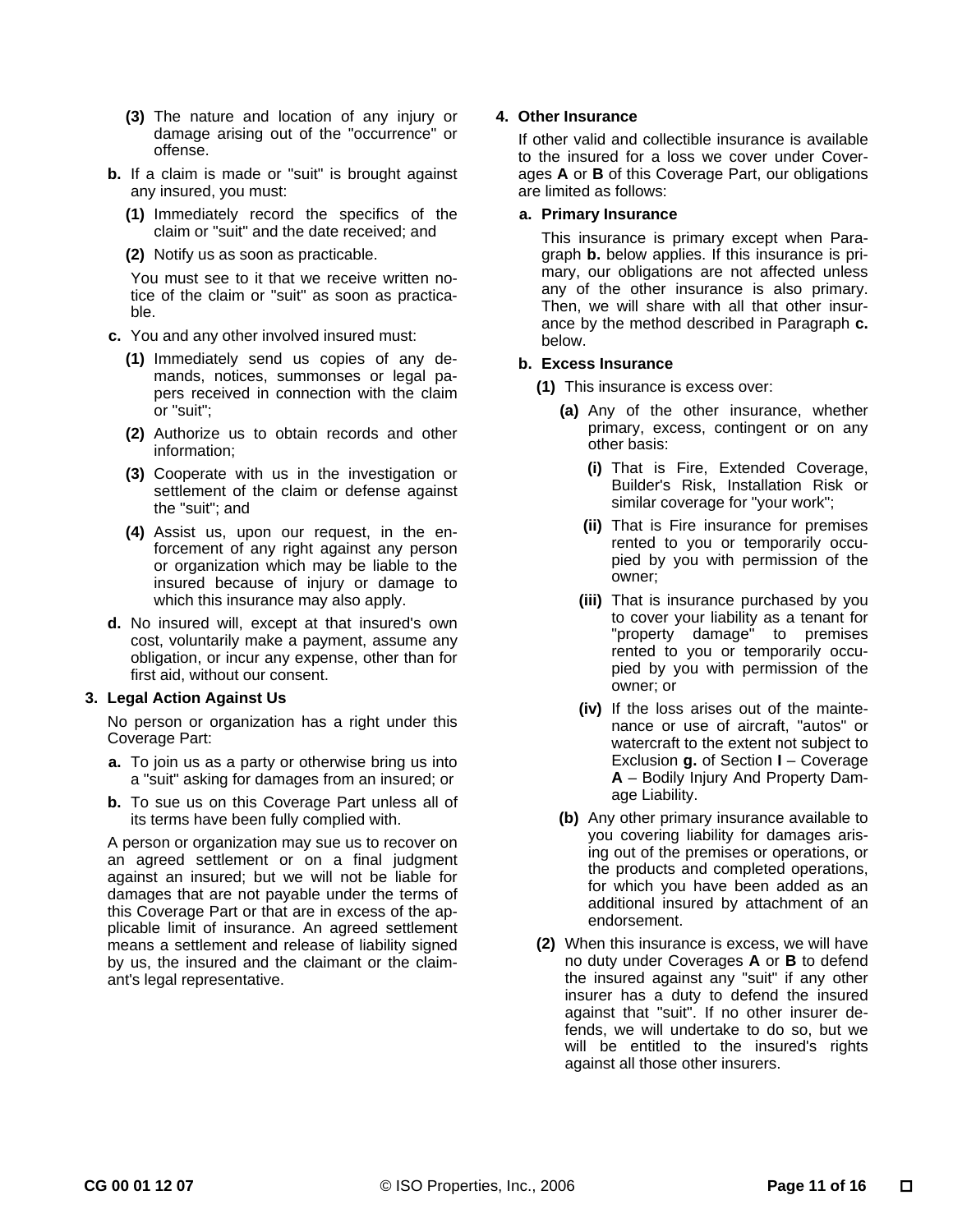- **(3)** When this insurance is excess over other insurance, we will pay only our share of the amount of the loss, if any, that exceeds the sum of:
	- **(a)** The total amount that all such other insurance would pay for the loss in the absence of this insurance; and
	- **(b)** The total of all deductible and selfinsured amounts under all that other insurance.
- **(4)** We will share the remaining loss, if any, with any other insurance that is not described in this Excess Insurance provision and was not bought specifically to apply in excess of the Limits of Insurance shown in the Declarations of this Coverage Part.

# **c. Method Of Sharing**

If all of the other insurance permits contribution by equal shares, we will follow this method also. Under this approach each insurer contributes equal amounts until it has paid its applicable limit of insurance or none of the loss remains, whichever comes first.

If any of the other insurance does not permit contribution by equal shares, we will contribute by limits. Under this method, each insurer's share is based on the ratio of its applicable limit of insurance to the total applicable limits of insurance of all insurers.

# **5. Premium Audit**

- **a.** We will compute all premiums for this Coverage Part in accordance with our rules and rates.
- **b.** Premium shown in this Coverage Part as advance premium is a deposit premium only. At the close of each audit period we will compute the earned premium for that period and send notice to the first Named Insured. The due date for audit and retrospective premiums is the date shown as the due date on the bill. If the sum of the advance and audit premiums paid for the policy period is greater than the earned premium, we will return the excess to the first Named Insured.
- **c.** The first Named Insured must keep records of the information we need for premium computation, and send us copies at such times as we may request.

# **6. Representations**

By accepting this policy, you agree:

- **a.** The statements in the Declarations are accurate and complete;
- **b.** Those statements are based upon representations you made to us; and

 **c.** We have issued this policy in reliance upon your representations.

# **7. Separation Of Insureds**

Except with respect to the Limits of Insurance, and any rights or duties specifically assigned in this Coverage Part to the first Named Insured, this insurance applies:

- **a.** As if each Named Insured were the only Named Insured; and
- **b.** Separately to each insured against whom claim is made or "suit" is brought.

# **8. Transfer Of Rights Of Recovery Against Others To Us**

If the insured has rights to recover all or part of any payment we have made under this Coverage Part, those rights are transferred to us. The insured must do nothing after loss to impair them. At our request, the insured will bring "suit" or transfer those rights to us and help us enforce them.

# **9. When We Do Not Renew**

If we decide not to renew this Coverage Part, we will mail or deliver to the first Named Insured shown in the Declarations written notice of the nonrenewal not less than 30 days before the expiration date.

If notice is mailed, proof of mailing will be sufficient proof of notice.

# **SECTION V – DEFINITIONS**

- **1.** "Advertisement" means a notice that is broadcast or published to the general public or specific market segments about your goods, products or services for the purpose of attracting customers or supporters. For the purposes of this definition:
	- **a.** Notices that are published include material placed on the Internet or on similar electronic means of communication; and
	- **b.** Regarding web-sites, only that part of a website that is about your goods, products or services for the purposes of attracting customers or supporters is considered an advertisement.
- **2.** "Auto" means:
	- **a.** A land motor vehicle, trailer or semitrailer designed for travel on public roads, including any attached machinery or equipment; or
	- **b.** Any other land vehicle that is subject to a compulsory or financial responsibility law or other motor vehicle insurance law in the state where it is licensed or principally garaged.

However, "auto" does not include "mobile equipment".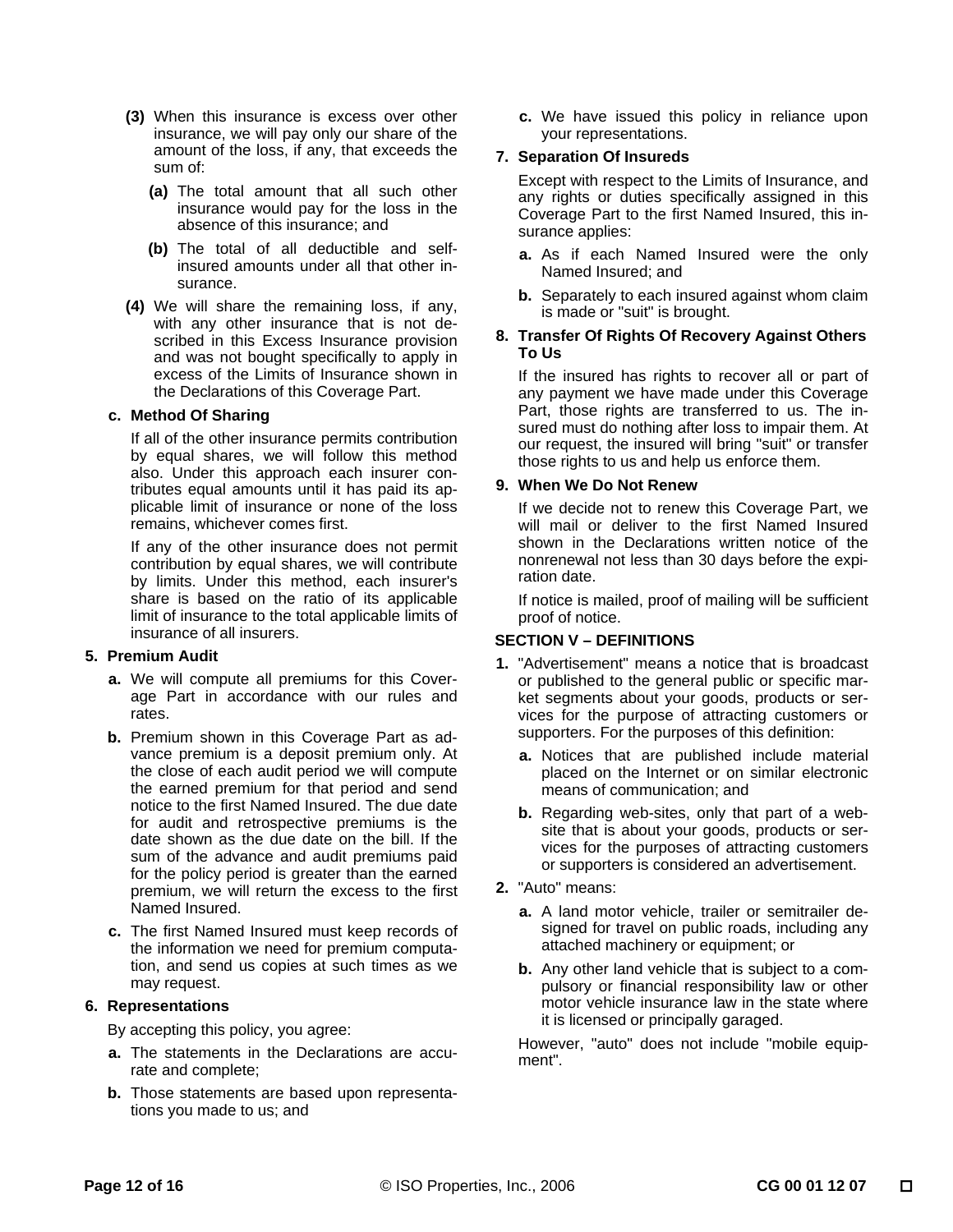- **3.** "Bodily injury" means bodily injury, sickness or disease sustained by a person, including death resulting from any of these at any time.
- **4.** "Coverage territory" means:
	- **a.** The United States of America (including its territories and possessions), Puerto Rico and Canada;
	- **b.** International waters or airspace, but only if the injury or damage occurs in the course of travel or transportation between any places included in Paragraph **a.** above; or
	- **c.** All other parts of the world if the injury or damage arises out of:
		- **(1)** Goods or products made or sold by you in the territory described in Paragraph **a.** above;
		- **(2)** The activities of a person whose home is in the territory described in Paragraph **a.** above, but is away for a short time on your business; or
		- **(3)** "Personal and advertising injury" offenses that take place through the Internet or similar electronic means of communication

provided the insured's responsibility to pay damages is determined in a "suit" on the merits, in the territory described in Paragraph **a.** above or in a settlement we agree to.

- **5.** "Employee" includes a "leased worker". "Employee" does not include a "temporary worker".
- **6.** "Executive officer" means a person holding any of the officer positions created by your charter, constitution, by-laws or any other similar governing document.
- **7.** "Hostile fire" means one which becomes uncontrollable or breaks out from where it was intended to be.
- **8.** "Impaired property" means tangible property, other than "your product" or "your work", that cannot be used or is less useful because:
	- **a.** It incorporates "your product" or "your work" that is known or thought to be defective, deficient, inadequate or dangerous; or
	- **b.** You have failed to fulfill the terms of a contract or agreement;

if such property can be restored to use by the repair, replacement, adjustment or removal of "your product" or "your work" or your fulfilling the terms of the contract or agreement.

- **9.** "Insured contract" means:
	- **a.** A contract for a lease of premises. However, that portion of the contract for a lease of premises that indemnifies any person or organization for damage by fire to premises while rented to you or temporarily occupied by you with permission of the owner is not an "insured contract";
	- **b.** A sidetrack agreement;
	- **c.** Any easement or license agreement, except in connection with construction or demolition operations on or within 50 feet of a railroad;
	- **d.** An obligation, as required by ordinance, to indemnify a municipality, except in connection with work for a municipality;
	- **e.** An elevator maintenance agreement;
	- **f.** That part of any other contract or agreement pertaining to your business (including an indemnification of a municipality in connection with work performed for a municipality) under which you assume the tort liability of another party to pay for "bodily injury" or "property damage" to a third person or organization. Tort liability means a liability that would be imposed by law in the absence of any contract or agreement.

Paragraph **f.** does not include that part of any contract or agreement:

- **(1)** That indemnifies a railroad for "bodily injury" or "property damage" arising out of construction or demolition operations, within 50 feet of any railroad property and affecting any railroad bridge or trestle, tracks, roadbeds, tunnel, underpass or crossing;
- **(2)** That indemnifies an architect, engineer or surveyor for injury or damage arising out of:
	- **(a)** Preparing, approving, or failing to prepare or approve, maps, shop drawings, opinions, reports, surveys, field orders, change orders or drawings and specifications; or
	- **(b)** Giving directions or instructions, or failing to give them, if that is the primary cause of the injury or damage; or
- **(3)** Under which the insured, if an architect, engineer or surveyor, assumes liability for an injury or damage arising out of the insured's rendering or failure to render professional services, including those listed in **(2)** above and supervisory, inspection, architectural or engineering activities.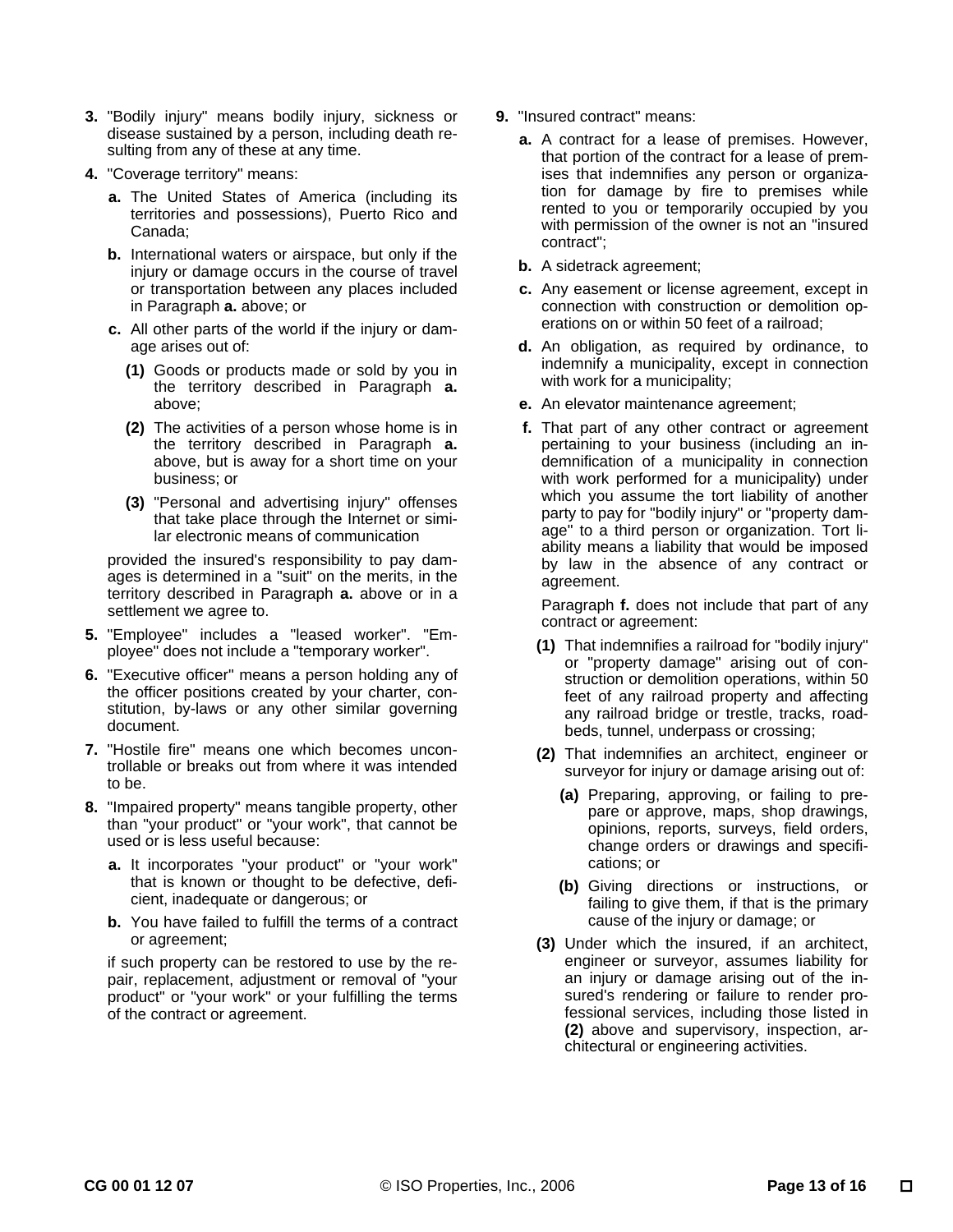- **10.** "Leased worker" means a person leased to you by a labor leasing firm under an agreement between you and the labor leasing firm, to perform duties related to the conduct of your business. "Leased worker" does not include a "temporary worker".
- **11.** "Loading or unloading" means the handling of property:
	- **a.** After it is moved from the place where it is accepted for movement into or onto an aircraft, watercraft or "auto";
	- **b.** While it is in or on an aircraft, watercraft or "auto"; or
	- **c.** While it is being moved from an aircraft, watercraft or "auto" to the place where it is finally delivered;

but "loading or unloading" does not include the movement of property by means of a mechanical device, other than a hand truck, that is not attached to the aircraft, watercraft or "auto".

- **12.** "Mobile equipment" means any of the following types of land vehicles, including any attached machinery or equipment:
	- **a.** Bulldozers, farm machinery, forklifts and other vehicles designed for use principally off public roads;
	- **b.** Vehicles maintained for use solely on or next to premises you own or rent;
	- **c.** Vehicles that travel on crawler treads;
	- **d.** Vehicles, whether self-propelled or not, maintained primarily to provide mobility to permanently mounted:
		- **(1)** Power cranes, shovels, loaders, diggers or drills; or
		- **(2)** Road construction or resurfacing equipment such as graders, scrapers or rollers;
	- **e.** Vehicles not described in Paragraph **a., b., c.** or **d.** above that are not self-propelled and are maintained primarily to provide mobility to permanently attached equipment of the following types:
		- **(1)** Air compressors, pumps and generators, including spraying, welding, building cleaning, geophysical exploration, lighting and well servicing equipment; or
		- **(2)** Cherry pickers and similar devices used to raise or lower workers;
	- **f.** Vehicles not described in Paragraph **a., b., c.** or **d.** above maintained primarily for purposes other than the transportation of persons or cargo.

However, self-propelled vehicles with the following types of permanently attached equipment are not "mobile equipment" but will be considered "autos":

- **(1)** Equipment designed primarily for:
	- **(a)** Snow removal;
	- **(b)** Road maintenance, but not construction or resurfacing; or
	- **(c)** Street cleaning;
- **(2)** Cherry pickers and similar devices mounted on automobile or truck chassis and used to raise or lower workers; and
- **(3)** Air compressors, pumps and generators, including spraying, welding, building cleaning, geophysical exploration, lighting and well servicing equipment.

However, "mobile equipment" does not include any land vehicles that are subject to a compulsory or financial responsibility law or other motor vehicle insurance law in the state where it is licensed or principally garaged. Land vehicles subject to a compulsory or financial responsibility law or other motor vehicle insurance law are considered "autos".

- **13.** "Occurrence" means an accident, including continuous or repeated exposure to substantially the same general harmful conditions.
- **14.** "Personal and advertising injury" means injury, including consequential "bodily injury", arising out of one or more of the following offenses:
	- **a.** False arrest, detention or imprisonment;
	- **b.** Malicious prosecution;
	- **c.** The wrongful eviction from, wrongful entry into, or invasion of the right of private occupancy of a room, dwelling or premises that a person occupies, committed by or on behalf of its owner, landlord or lessor;
	- **d.** Oral or written publication, in any manner, of material that slanders or libels a person or organization or disparages a person's or organization's goods, products or services;
	- **e.** Oral or written publication, in any manner, of material that violates a person's right of privacy;
	- **f.** The use of another's advertising idea in your "advertisement"; or
	- **g.** Infringing upon another's copyright, trade dress or slogan in your "advertisement".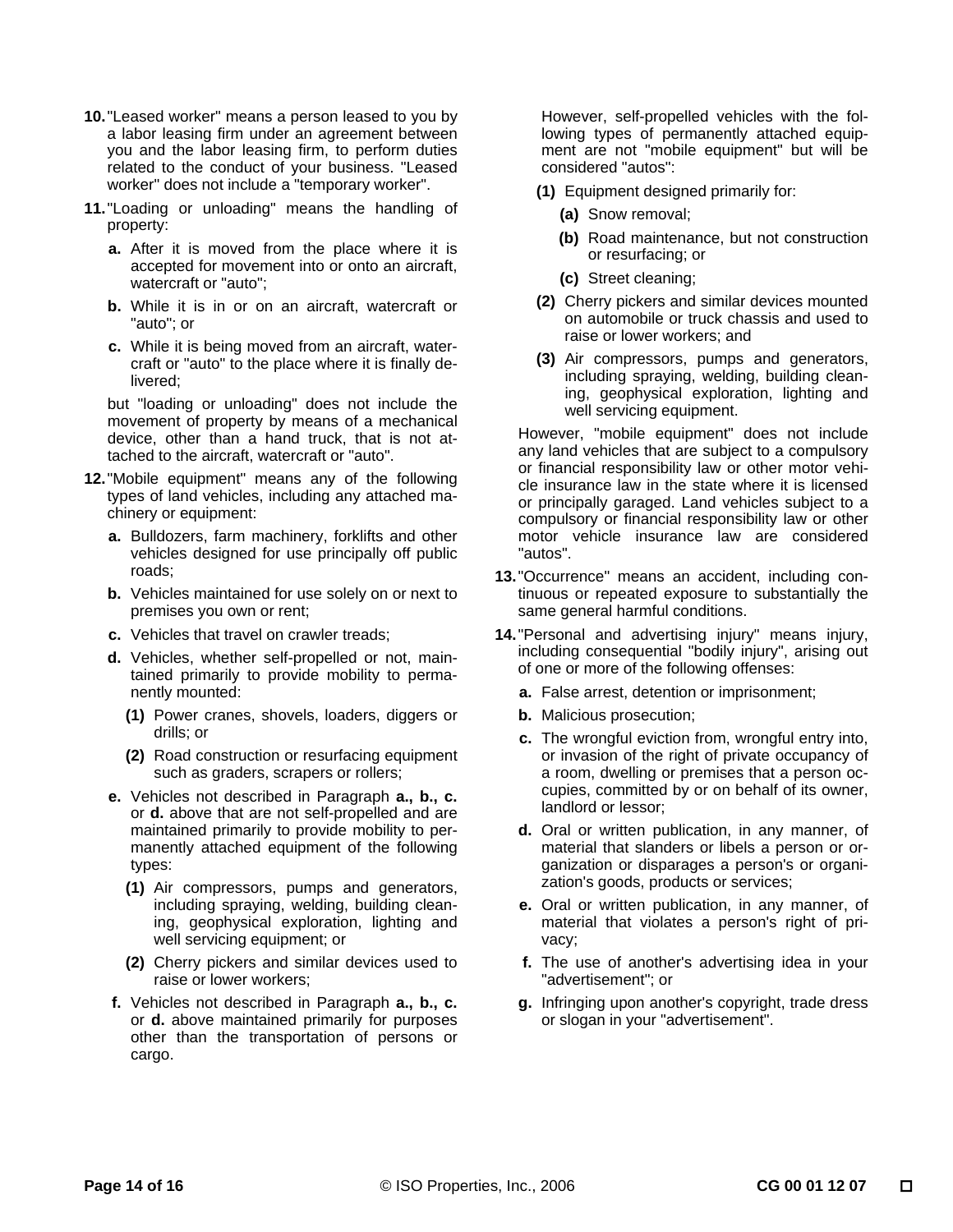**15.** "Pollutants" mean any solid, liquid, gaseous or thermal irritant or contaminant, including smoke, vapor, soot, fumes, acids, alkalis, chemicals and waste. Waste includes materials to be recycled, reconditioned or reclaimed.

**16.** "Products-completed operations hazard":

- **a.** Includes all "bodily injury" and "property damage" occurring away from premises you own or rent and arising out of "your product" or "your work" except:
	- **(1)** Products that are still in your physical possession; or
	- **(2)** Work that has not yet been completed or abandoned. However, "your work" will be deemed completed at the earliest of the following times:
		- **(a)** When all of the work called for in your contract has been completed.
		- **(b)** When all of the work to be done at the job site has been completed if your contract calls for work at more than one job site.
		- **(c)** When that part of the work done at a job site has been put to its intended use by any person or organization other than another contractor or subcontractor working on the same project.

Work that may need service, maintenance, correction, repair or replacement, but which is otherwise complete, will be treated as completed.

- **b.** Does not include "bodily injury" or "property damage" arising out of:
	- **(1)** The transportation of property, unless the injury or damage arises out of a condition in or on a vehicle not owned or operated by you, and that condition was created by the "loading or unloading" of that vehicle by any insured;
	- **(2)** The existence of tools, uninstalled equipment or abandoned or unused materials; or
	- **(3)** Products or operations for which the classification, listed in the Declarations or in a policy schedule, states that productscompleted operations are subject to the General Aggregate Limit.

**17.** "Property damage" means:

 **a.** Physical injury to tangible property, including all resulting loss of use of that property. All such loss of use shall be deemed to occur at the time of the physical injury that caused it; or

**b.** Loss of use of tangible property that is not physically injured. All such loss of use shall be deemed to occur at the time of the "occurrence" that caused it.

For the purposes of this insurance, electronic data is not tangible property.

As used in this definition, electronic data means information, facts or programs stored as or on, created or used on, or transmitted to or from computer software, including systems and applications software, hard or floppy disks, CD-ROMS, tapes, drives, cells, data processing devices or any other media which are used with electronically controlled equipment.

- **18.** "Suit" means a civil proceeding in which damages because of "bodily injury", "property damage" or "personal and advertising injury" to which this insurance applies are alleged. "Suit" includes:
	- **a.** An arbitration proceeding in which such damages are claimed and to which the insured must submit or does submit with our consent; or
	- **b.** Any other alternative dispute resolution proceeding in which such damages are claimed and to which the insured submits with our consent.
- **19.** "Temporary worker" means a person who is furnished to you to substitute for a permanent "employee" on leave or to meet seasonal or short-term workload conditions.
- **20.** "Volunteer worker" means a person who is not your "employee", and who donates his or her work and acts at the direction of and within the scope of duties determined by you, and is not paid a fee, salary or other compensation by you or anyone else for their work performed for you.
- **21.** "Your product":
	- **a.** Means:
		- **(1)** Any goods or products, other than real property, manufactured, sold, handled, distributed or disposed of by:
			- **(a)** You;
			- **(b)** Others trading under your name; or
			- **(c)** A person or organization whose business or assets you have acquired; and
		- **(2)** Containers (other than vehicles), materials, parts or equipment furnished in connection with such goods or products.
	- **b.** Includes:
		- **(1)** Warranties or representations made at any time with respect to the fitness, quality, durability, performance or use of "your product"; and